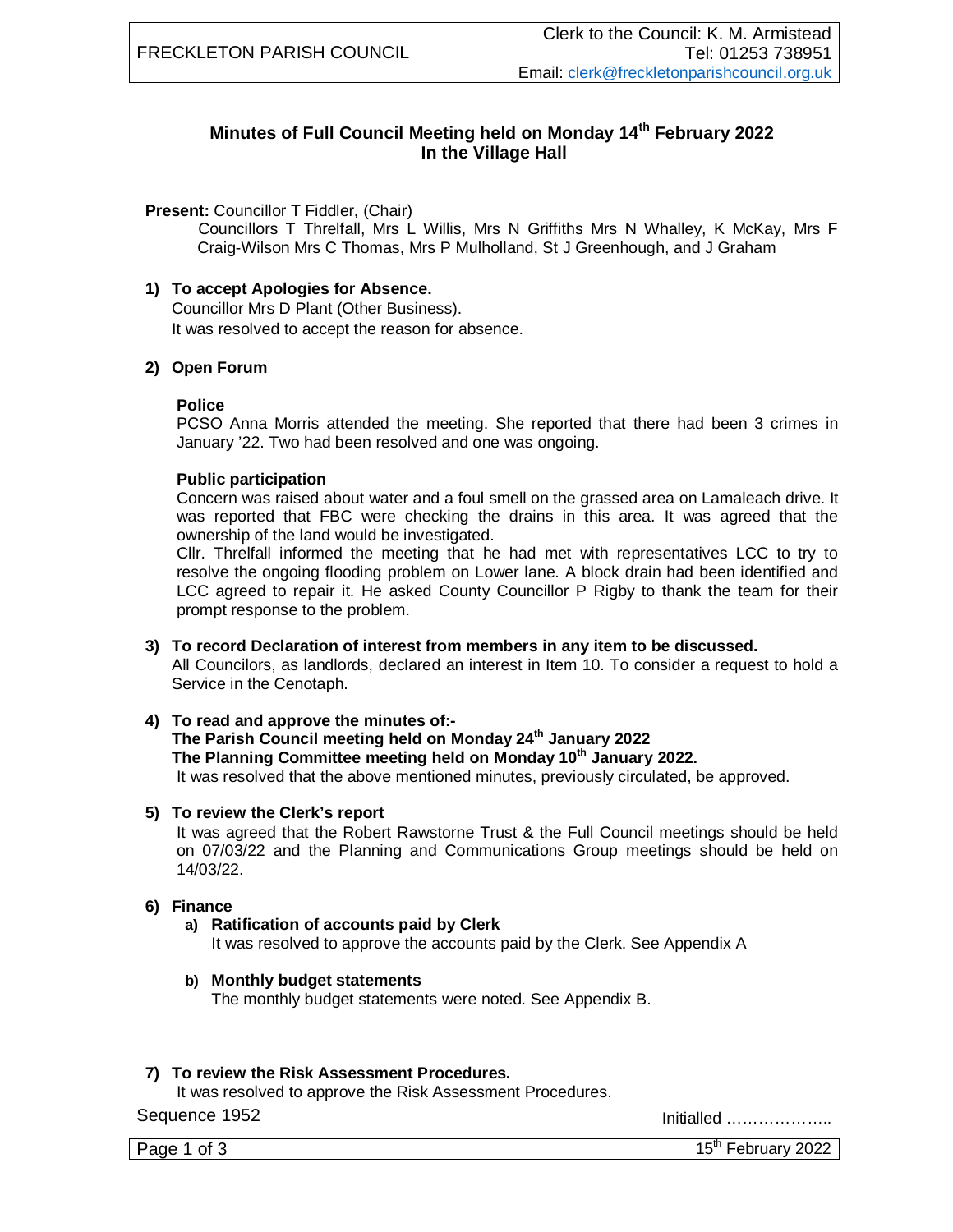- **8) To comment on the FBC's proposed Budget for 2022/23** There were no comments.
- **9) To consider a request from a member of the public to report anyone seen not picking up after their dog**

It was resolved to review all areas of the village and request FBC for additional signs or bins if required.

**10) To consider a request to hold a Remembrance service in the Cenotaph on Wednesday 25/05/22**

It was resolved to accept this request.

**11) To agree the date of the next meeting**

It was resolved that the date of the next meeting be held on  $7<sup>th</sup>$  March 2022

**Signed………T Fiddler, Chairman……………………..........................**

**Date ………07/03/22…………………………..…**

Sequence 1953 Initialled ………………..

.

Page 2 of 3  $15<sup>th</sup>$  February 2022